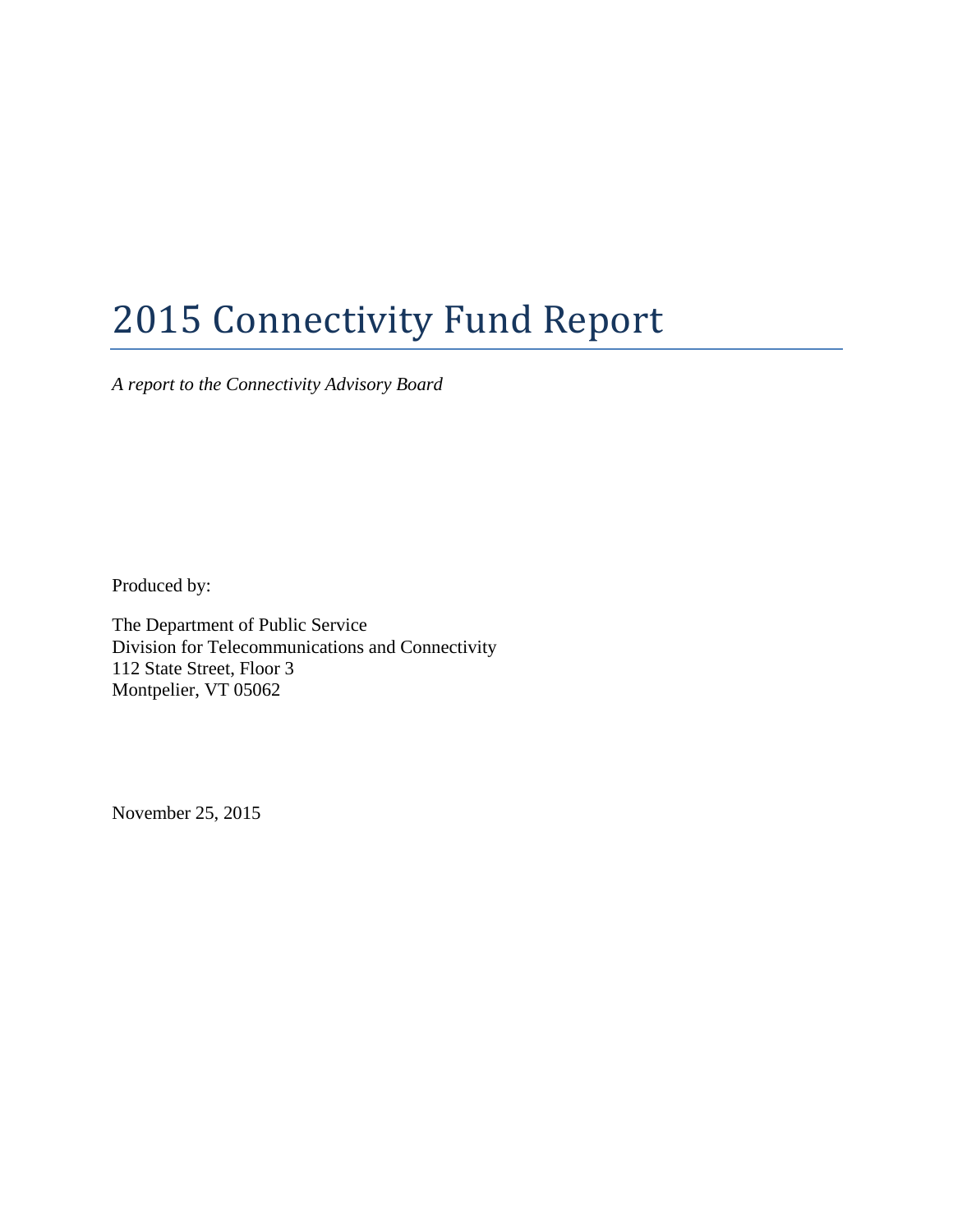#### I. Overview

 This report contains an accounting of monies available to the Connectivity Fund and a projection of revenues for the connectivity fund for fiscal year 2016 ("FY16"), as required by 30 V.S.A. § 202f (h). The Statute directs the Commissioner of Public Service to "submit to the Connectivity Advisory Board an accounting of monies in the Connectivity Fund and anticipated revenue for the next year."

 The Vermont Universal Service Fund (VUSF) is a special fund supported through an assessment on telecommunications services provided within Vermont. The fund supports four programs:

(1) Vermont Telecommunications Relay Service (and Equipment Distribution);

- (2) Vermont Lifeline Program;
- (3) Enhanced 911; and

#### (4) Connectivity Fund

In 2014, the Vermont General Assembly set the assessment rate at 2%. This charge is assessed on telecommunications services. These services include telephone, mobile wireless voice, and prepaid wireless. VoIP providers also contribute to the fund. The rate is collected on telecommunications services only, and broadband Internet service revenues are not subject to the assessment.

 The Connectivity Fund supports two programs: (1) the High Cost Program, and (2) the Connectivity Initiative. The High Cost Program provides financial support to Vermont Eligible Telecommunications Carriers ("VETCs") for lines operating in FCC designated high cost areas. The Connectivity Initiative is a grant program administered by the Department of Public Service for the purpose of expanding broadband technologies to underserved areas. 30 V.S.A. § 202f requires the Department of Public Service to provide an accounting of monies in the Connectivity Fund and anticipated revenues for the next year. This report was produced to comply with this mandate.

### II. FY2015 Connectivity Funding

 In December of 2014 the Public Service Board announced the amount of monies available to the Connectivity Fund.<sup>1</sup> The Board identified \$1,926,699.58 available to the Connectivity Fund. The Board committed the entirety of the account balance available on August 31, 2014. This decision was not based on revenue projections. 30 V.S.A. § 1715b at the time

 $\overline{a}$ <sup>1</sup> At the time, the Board was responsible for oversight of the VUSF. This oversight included identification of monies available to the Connectivity Fund. In 2015, the General Assembly transferred responsibility for the VUSF to the Department of Public Service.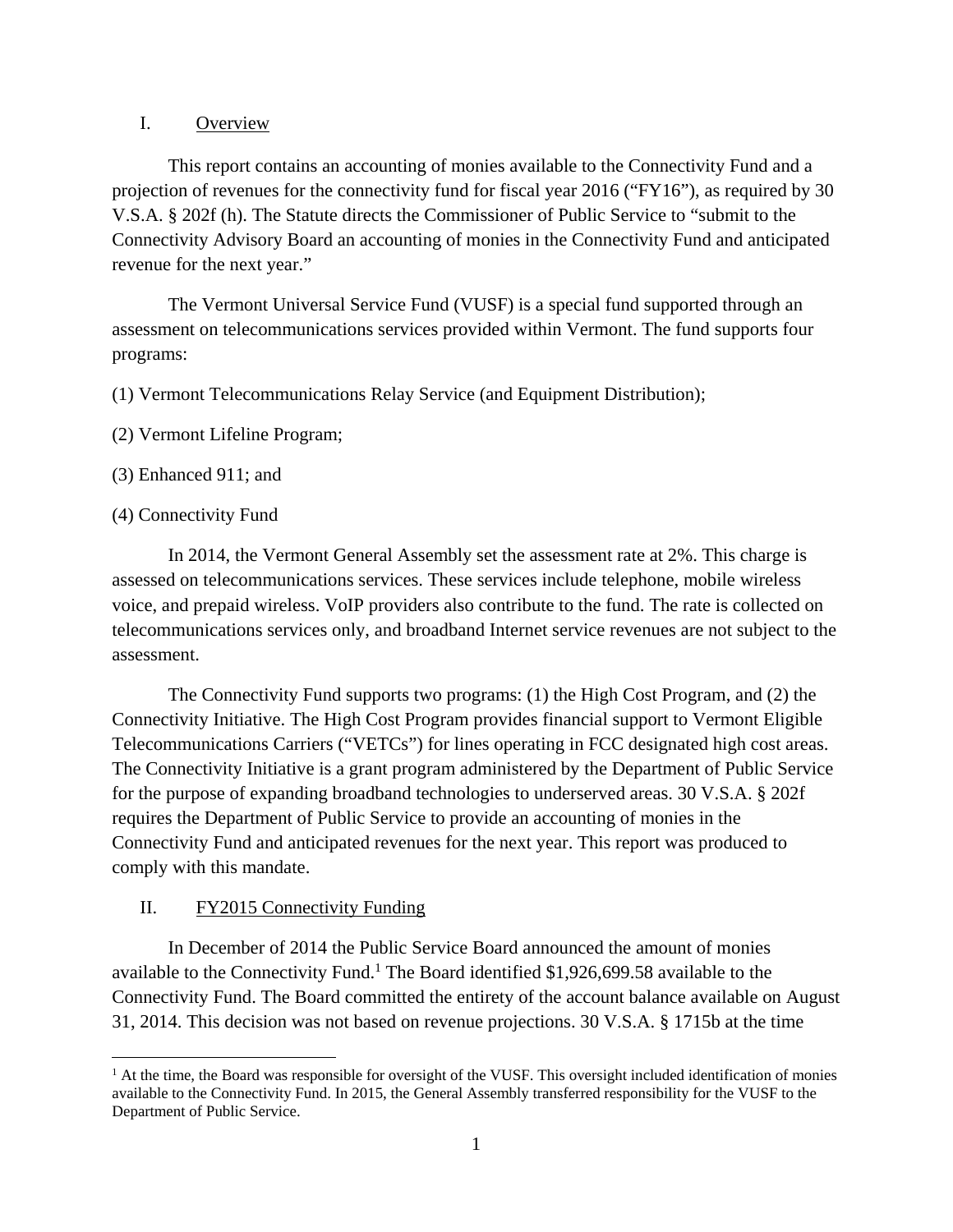mandated that the Connectivity Fund be equally divided between the High Cost Fund and the Connectivity Initiative. The Connectivity Initiative received \$963,349.79.

 In April of 2015, the Department of Public Service awarded grants to Telephone Operating Company of Vermont ("FairPoint"), ECF Holdings LLC, and Comcast. The value of these grants total \$885,953.32.

The Department awarded grants through a competitive bidding process. Service providers bid on "eligible census blocks" chosen by the Department. The Department chose census blocks that included locations least likely to benefit from future upgrades to existing services. From the E-911 database of addresses, locations with fiber and cable access were excluded. Locations served with service at 4/1 Mbps by rural telephone companies were excluded. Locations with a funded solution in place were also excluded. The remaining locations have access to DSL and wireless service at speeds slower than 4/1 Mbps. This group of 16,370 underserved locations are spread over 2,793 census blocks. While all of these qualify for Connectivity Initiative funding, the 2015 list of census blocks was chosen because they each contain some wireless-only locations. The list included 268 census blocks that contain 1771 underserved locations.

 Through these grants, the Connectivity Division was able to serve a total of 175 of the hardest to serve locations in the towns of Bradford, Jamaica, Norwich, Pittsfield, Randolph, Reading, Rochester, and Royalton. ECFiber was awarded \$365,304.00 to serve 105 locations with fiber to the premises in Pittsfield, Norwich, Randolph, and Royalton. Comcast was awarded \$230,649.32 to serve 15 locations in Norwich, Jamaica, and Rochester with data over cable service. Fairpoint plans to bring DSL service to 55 locations in Bradford and Reading with \$290,000. All providers are required to make available broadband speeds of at least 10/1 Mbps.

#### III. FY 2016 Connectivity Initiative Funding

The VUSF can support a contribution of \$87,000 to the Connectivity Fund.

#### *a. Methodology*

 $\overline{a}$ 

 The monies available to the Connectivity Fund were calculated using financial data ending June 30, 2015. The audited financials of the VUSF indicate that the fund ended the fiscal year with a cash balance of\$ 2,311,935. This balance includes last year's contribution to the Connectivity Fund as Connectivity Fund monies were never segregated on the VUSF's books. Therefore, for purposes of calculating the available funding for FY16, the FY15 contribution was removed from the starting balance. Additionally, the VUSF received performance assurance penalties from Telephone Operating Company of Vermont. By an Order of the Board, these penalties were redirected to the Connectivity Initiative.<sup>2</sup> The fund received \$298,041 in PAP penalty payments after the issuance of the Order. This amount was removed from the starting

<sup>&</sup>lt;sup>2</sup> Petition of Telephone Operating Company of Vermont, LLC d/b/a FairPoint Communications, Docket 7506, Order of 03/25/15, at 25.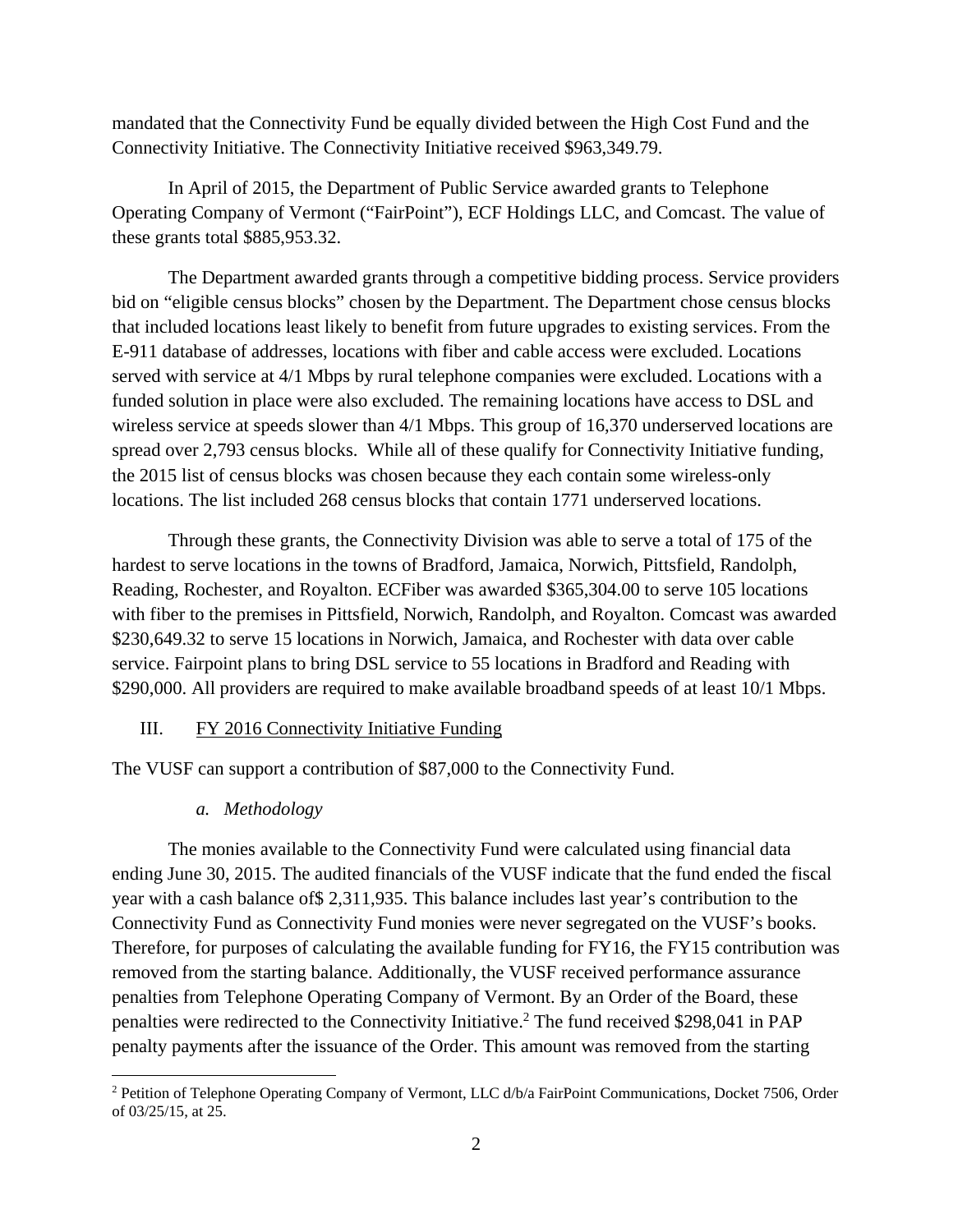cash balance. After these amounts were removed, the cash available to the Connectivity Fund is \$87,000.

## *b. Connectivity Initiative*

 The Connectivity Initiative is entitled, by statute, to 55% of the funds available to the Connectivity Fund. In addition, the *Connectivity Initiative* has a balance of \$77,396.47remaining after last year's grant awards. The Connectivity Initiative also receives available PAP income. The total available for this year's round of grants is \$423,287.47.

## *c. High Cost Program*

The High Cost fund is apportioned 45% of the available connectivity balance. In FY15, the apportioned amount was 50% or \$963,349.79. These funds remain unspent as the Public Service Board is entertaining petitions by telephone companies to become VETCs. Once VETC status is granted, those telephone companies will be eligible to draw high cost funds. This year's apportionment totals \$39,150.00. The total amount committed to the High Cost Program at this time is \$1,002,499.79.

# IV. FY16 Revenue Projections.

 The Department projects that over the next year, revenues from the VUSF will provide for a modest contribution to the Connectivity Fund. The Department predicts an estimated \$361,245 will be available for the Connectivity Fund in FY17.

 The Department bases these projections on carrier revenues of \$320,875,687. Although carrier revenues are likely to be higher, this number was derived by averaging the last three years of actual contributions to the fund.<sup>3</sup> The Department believes that these projections represent a conservative, but realistic prediction of contributions to the fund. Likewise, expenses were estimated using averages of the last three years, except where there is a fixed budget (such as for Enhanced 911). The projections do not include PAP payments, which go directly to the Connectivity Initiative.<sup>4</sup>

# V. 2016 Connectivity Initiative Grant Program

This year, the Division intends to revamp its grant program with an eye toward leveraging Connectivity monies with community and private support. The Connectivity Division is actively meeting with town representatives to identify needs in eligible census blocks. Through partnerships between communities, broadband service providers, and the Department, this Division will target investment where that investment can be supported with local and private contributions. As an example, the Department would use town and provider generated data to

 $\overline{a}$ <sup>3</sup> The Department relied on the audited financials of the 2013, 2014, and 2015.

<sup>&</sup>lt;sup>4</sup> The Department anticipates a reduction in PAP penalty payments as a result of the PAP Order and therefore has chosen to exclude PAP penalty revenues from the FY15 projections.